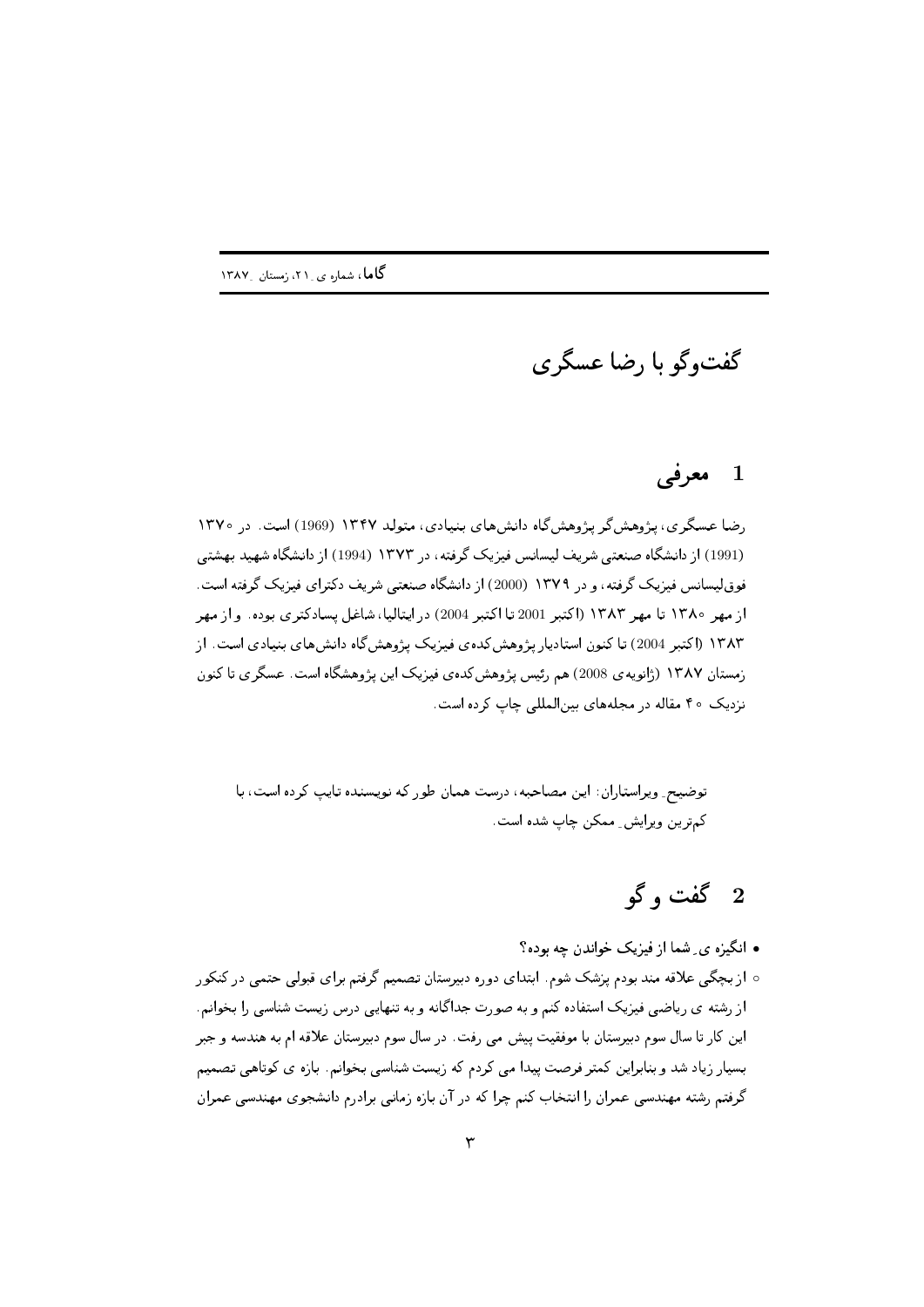بود و شرایط بازار کار هم عالی [بود] اما همه این افکار در سال چهارم دبیرستان تغییر کرد. دبیر درس .<br>فیزیک و مکانیک سال چهارم، آقای شبابی با حدود ۷۰ سال سن، که نزدیک به یک دهه قبل از آن بازنشسته آموزش و پرورش بود ولی کماکان به تدریس مشغول بود. ایشان معلم نمونه [ی] منطقه [ی] ۲ آموزش و پرورش تهران بودند. روش تدریس ایشان بسیار تحسین برانگیز و فوق العاده بود. کمتر از یک ماه که از شروع سال تحصیلی میی گذشت، تمام وقت اضافی من صرف خواندن فیزیک و حل مساله مکانیک بود. کتابهای متعددی در این زمینه می خواندم. آن وقت ها مجله دانشمند مطالب فیزیکی خوبی را می نوشت و همواره آن را مطالعه می کردم. در کنکور همان سال، در دانشکده فیزیک دانشگاه صنعتبی شریف که انتخاب سوم [من] در تعیین رشته بود قبول شدم. سال اول دانشگاه، تمام فكرم را بهم ريخت. با مشكلات فراواني روبرو شدم.

نگاه سنگین مهندسان آینده به رشته فیزیک، تردیدهایی را برایم ایجاد می کرد که آیا درست انتخاب کرده ام یا نه. اتفاقات متعدد دیگر در کیفیت درس خواندنم در سال اول دانشگاه تاثیر گذاشت ولی خوشبختانه شرايط را بعد از ترم دوم عوض كردم.

- آیا انگیزه ی ِ شما به مرور عوض شده؟
- خوشبختانه دوره هاى مختلف را به طورييوسته و بدون وقفه ادامه دادم البته حجم كارم همواره بيشتر از گذشته بود و [تا] به امروز بخش عمده زندگی فعلی من را فیزیک به خود اختصاص داده است. زندگی فیزیک پیشه ها کاملا متمایز از زندگی مردم عادی است و مهم است که همسر یک فیزیک پیشه، زندگی و نحوه گذران را درک کند. یادم است اوایل زندگی مشترکمان، سوال روزانه ایشان این بود که آیا اولویت اول زندگی ات من هستم یا فیزیک؟ حالا خود قضاوت کنید انگیزه ام کم شده یا نه!
	- استادها ی ِ شما چه کسان ی بودند؟ بهترین استاد ی که داشتید کی بود؟
- دوره کارشناسی و دکتری در شریف بودم. دوره کارشناسی ارشد را در شهید بهشتی گذراندم. بنابراین با بیشتر اساتید دانشکده فیزیک دانشگاه شریف درس داشته ام. استاد راهنمای دوره کارشناسی ارشد آقای دکتر فرشاد ابراهیمی بودند و استاد راهنمای دوره دکتری آقای دکتر ناصر نفری. با اجازه از تمام اساتیدم، باید بگویم بهترین استادم دکتر وحید کریمی پور بود که درس موج را ارایه می کردند. البته در آن زمان اولین درسی بود که ایشان در دوره دکتری خود ارایه کردند و من هم دانشجوی ایشان بودم.
	- آیا از فیزیک پیشه بودن راضبی هستید؟
	- در بند ٢ به این سوال پاسخ دادم. بخش عمده زندگی من، حرفه ی فیزیک پیشهای است.
		- اکنون در چه زمینه ای کار پیژوهشی میکنید؟
- ۰ به طور کلبی در شاخه فیزیک ماده چگال کار تحقیقاتی انجام می دهم. علاقه ام به بررسی خواص بس ذرهای و ترابردی دستگاههای کوانتومی ـــ فرمیونی و بوزونی ـــ است. از حدود دو سال و نیم پیش روی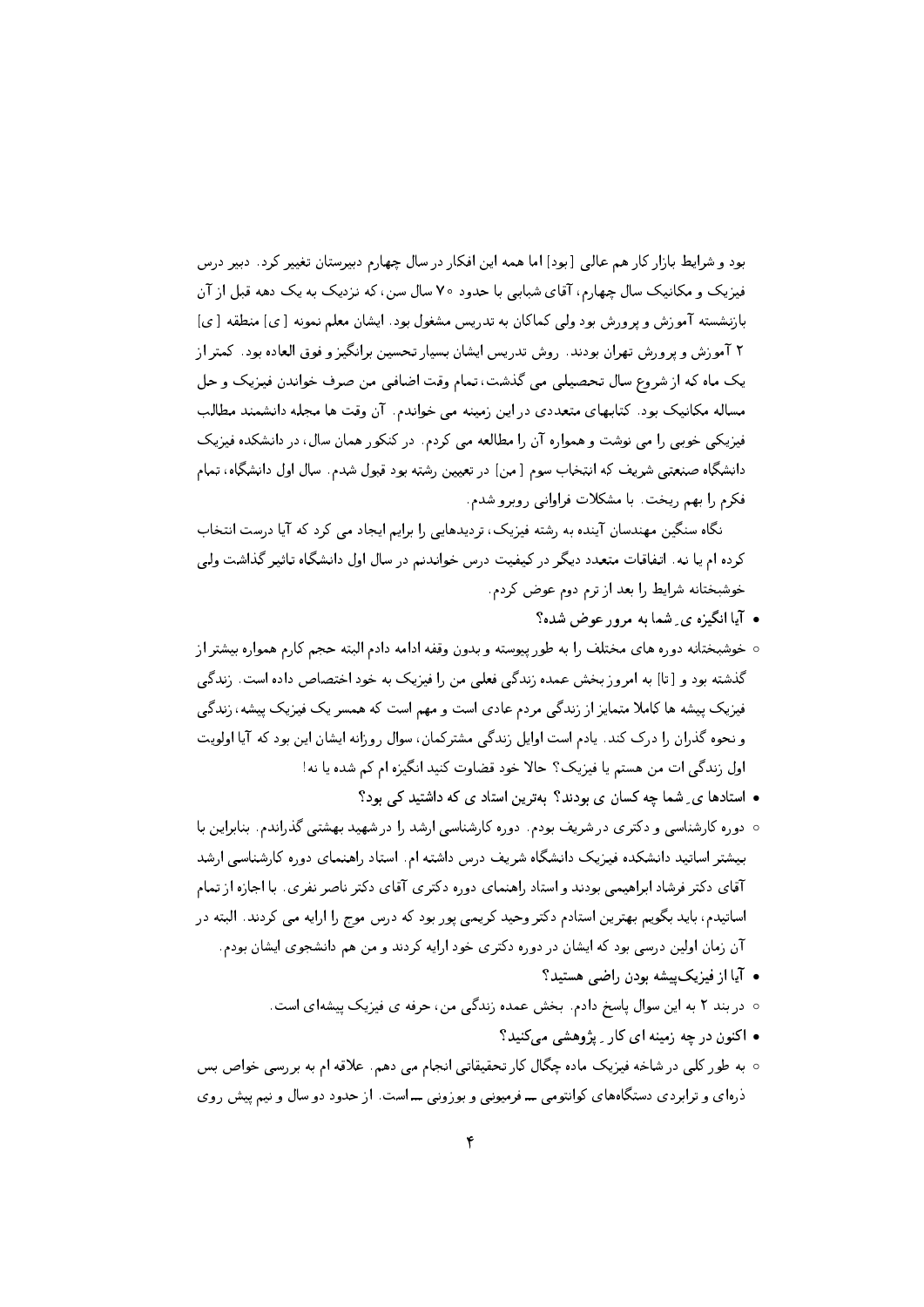موضوع جدید فیزیک گرافین ،کارتحقیقاتی انجام می دهم. گرافین صفحه تک لایه اتمی از اتم های کربن است که در اواخر سال ۲۰۰۴ در آزمایشگاه گروه پروفسور Geim در منچستر ساخته شد، مشخصه های ویژه الکترونی این ماده، رفتار الکترون های کم انرژی آن است که از هامیلتونی مدل دیراک ۱+۲ بعدی بدون جرم شبیه به نوترینو [ي] باردار با حفظ دست گردی تبعیت می کند. گرافین اولین مثالبی است که رفتارهای QED نسبیتی را وارد فیزیک ماده چگال می کند جایی که حرکت و دینامیک دره و یاد ذره ـــ به زبان ما، الکترون و حفره ـــ با یک معادله توصیف می شود. الکترون ها دارای تحرک یذیری بسیار بالا، در حدود ۳ مرتبه بزرگی نسبت به بهترین سیلیسیم نیمه رسانا در دمای اتاق هستند. رفتار كوانتومي هال ويژه دارند. اثرات يوششي الكترون ها در گرافين متمايز با رفتار يوششي الكترون ها در مايع الكتروني دو بعدي متعارف است. ياسخ الكترون ها به ميدان خارجي در گرافين متمايز با ياسخ الکترون های دو بعدی متعارف است و هنگام اضافه کردن تنها یک اتم به روی صفحه گرافین خواص الکترونبی گرافین تغییر فاحشی می کند به طوری که از آن به عنوان حساسگر اتمی می توان استفاده کرد. بسیار سخت است و در مقابل اسیدها مقاوم است. چنین ویژگی های منحصر به فرد و کاربردهای فراوان در صنعت الکترونیک، اسپین ترونیک و فوتونیک، مطالعه نظری و تجربی این ماده را بسیار جذاب می کند به طوریکه تعداد بسیار زیادی از فیزیک پیشه های ماده چگال به روی خواص فیزیکی گرافین کار تحقیقاتی انجام می دهند.

- بهترین کار ِ تان به نظر ِ خود ِ تان کدام است؟
- ببهترین کارم، ازدواج با همسرم بود! اگر سوالتان در مورد کار پژوهشی است، کار پژوهشی در دوره یسا دکتری زیر نظر پروفسور Tosi انجام دادم که مطالعه نظری روی دستگاه بس ذره ای همبسته قوی در دو بعد بود. روشی را برای محاسبه نسبتا دقیق یتانسیل موثر بین الکترون ها در رژیمی که همبسته اند ارایه دادیم. توابع دودره ای حاصل از نتایج ما، در توافق بسیار خوبی با نتایج محاسبه شده از طریق مونت کارلوی کوانتومی است. با این تفاوت بزرگ که حجم محاسبات ما بسیار، بسیار کمتر از روش مونت کارلوی کوانتومی بود. اساس کار با لحاظ کردن فیزیک مساله در معادلات حاکم بر توابع دودره ای صورت گرفت. از این روش برای محاسبه خواص ترابردی دستگاه می توان استفاده کرد که نتایجی که به دست آوردم در توافق خوبی با نتایج تجربی بود.
	- کار تجمعی را دوست دارید یا کار توردی را؟
- سرعت تحولات در علم بسیار زیاد است و از طرفی عمر مفید پژوهشی کوتاه بنابراین فکر می کنم دوره کار فردی کردن در دنیای حرفه ای تمام شده است. لذا سرعت انجام کار پژوهشی و کیفیت آن دو پارامتری هستند که در کار گروهی مناسب میسر است. البته شکل گیری گروه مناسب بخشی از کار حرفهای است که چگونه گروه مناسب را بسازی.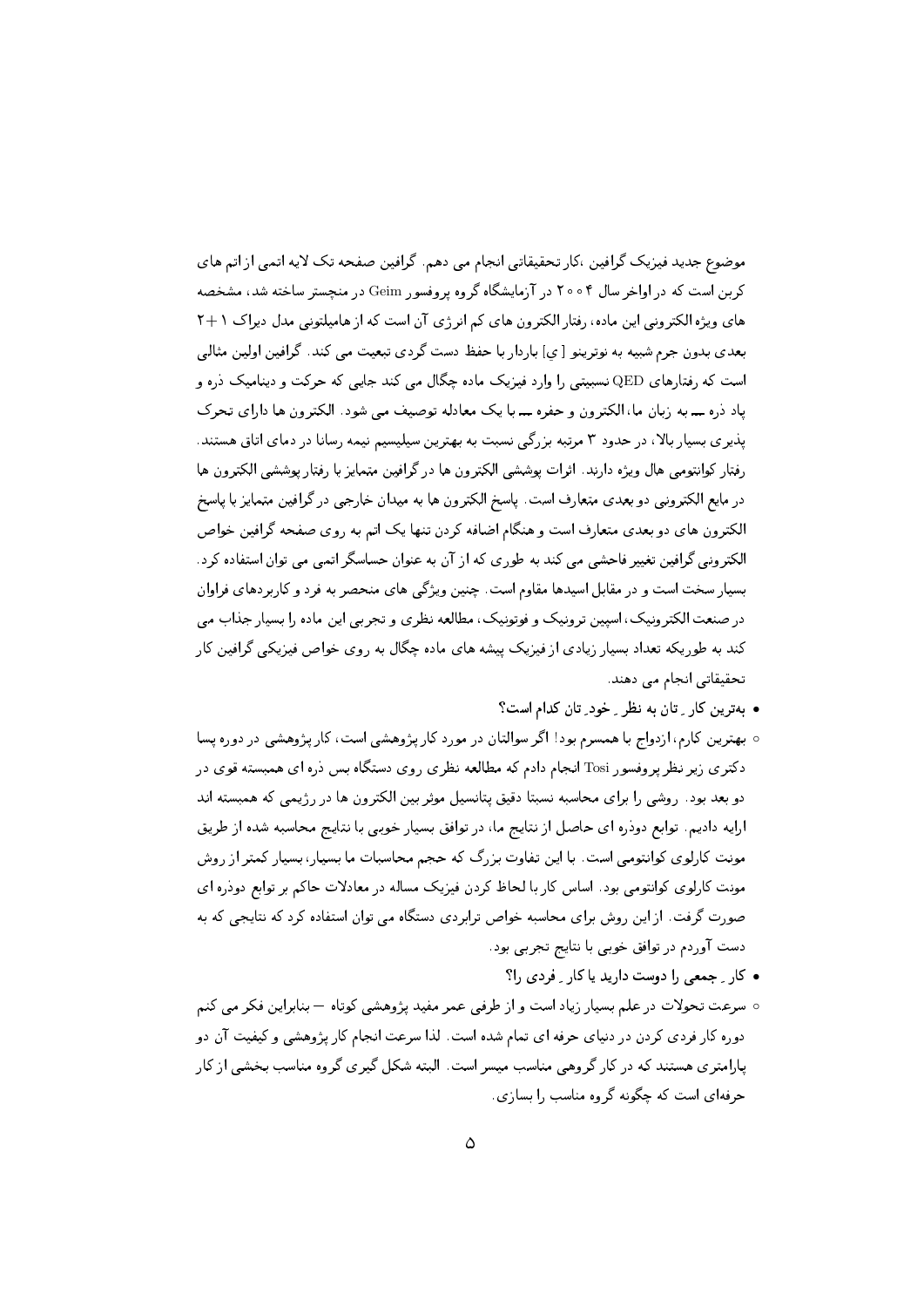

• ارزیابی ی ِ شما از کارها ی ِ پژوهشی در ایران چیست؟

- ببی شک منظورتان کار پژوهشی در فیزیک و به صورت نوین آن است. من شروع خوب آن را از تاسیس دوره دکتری در شریف و دانشگاه شیراز می دانم. قبل از آن هم کارپژوهشی انجام می شد ولی به شکل گیری یک حرکت دسته جمعی برای پژوهش منجر نشد. این حرکت دسته جمعی پژوهشی با شکل گیری دوره دکتری آغاز شد. خوشبختانه با گذشت زمان این کار دسته جمعی وجود دارد ولی یک نکته اساسی در آن بعضا نادیده گرفته شده است. یک اصل در کار پژوهشی فیزیک پیشه وجود دارد و آن اینکه یک محقق پس از تمرین چاپ مقاله به تعدادی، باید به فکر کیفیت و ارتقای کیفیت کار پژوهشی خود باشد. متاسفانه در این حجم زیاد کار پژوهشی که در ایران انجام می پذیرد تعداد مقالاتی که از استاندارد خوبی برخوردار باشند کم دیده می شود. این نتیجه گیری من در مورد رشته تخصصی خودم در فیزیک ماده چگال است. سطح کیفی کار پژوهشی از مشخصه های مهمی است که یک یژوهشگر همواره می بایست دغدغه آن را داشته باشد.
	- آیا به این که شخص یا سازمان ی کارها ی ِ پژوهشی را "هدایت" کند، اعتقاد دارید؟
- سوال خیلی کلی است و از زوایای مختلف می توان به آن پاسخ داد . و از همه مهمتر این که در کجا و با چه امکانات و شرایطی هستیم. آیا شخص و متولیان سازمان حامی کار پژوهشی همه زوایای طرح را دیده اند تا چه اندازه به نتیجه پژوهش آگاهی دارند. و سوالات بسیاری که طرح سوال را حداقل برای ایران منتفی می کند. از آنجا که در ایران هیچ مسولی به هیچ خدایی بنده نیست، به کسی پاسخگو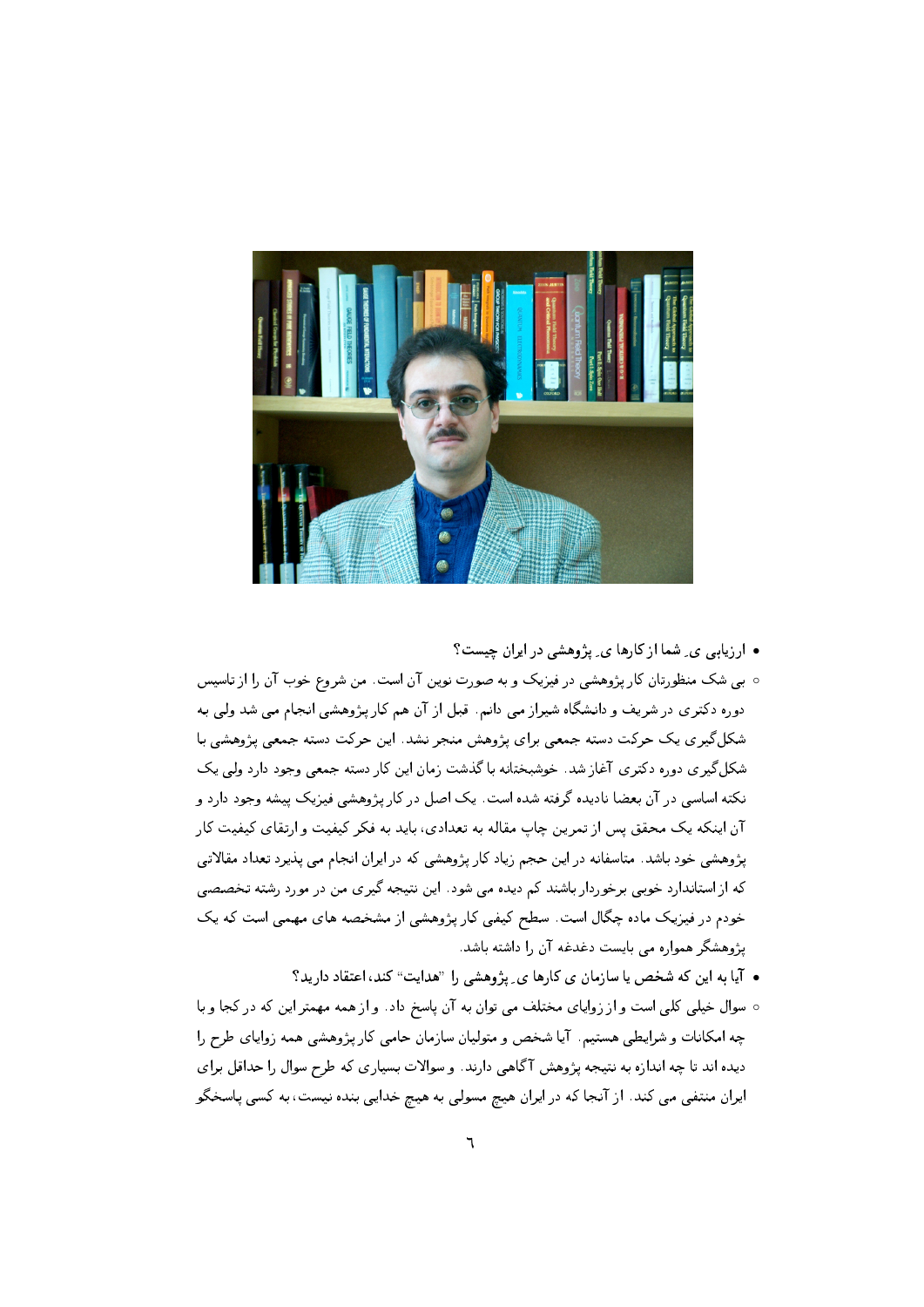نیست، اساس کار یک طرح را بر مبنای سعی و خطا بنا می کند نه مبنای علمی و کمی . بنابراین اگر متولی کار پژوهشی سازمان خاصی باشد نتیجه کار فاجعه بار خواهد بود که بعضا در جوامع اجتماعی خود شاهد آن هستیم. از طرفی در دستگاه های خصوصی و صنعت، نتیجه کار حداقل به سود و زیان مالی وابسته است طرح ها سلیقه ای نخواهد بود و هدایت پروژه ها تحت نظر سازمان می تواند موفقیت آمىز ياشد.

- فکر می کنید سازمانها یی که متوّلی ی ِ حمایت از پژوهش هستند کار ِ خود را درست انجام می دهند؟ اگر نه، اشکال ِ کار ِ شان کجا است؟
- در بند قبل توضیح دادم. مدیر چنین سازمانی حامی کیست. کمتر دیده شده که متولیان این سازمان ها از پژوهشگران به نام باشند. کسی که دغدغه های یک پژوهشگر را ندارد و با کار آن آشنا نیست نمی تواند برنامه ریزی مناسبی انجام دهد. تصمیمات فردی بر تصمیمات جمعی غالب می شود ـــ رانت خواری وارد مبی شود. بنابراین تشخیص، برنامه ریزی و سرمایه گذاری مناسب ندارد و بعد از مدتبی به سازمان خيريه تنزل مي كند.
	- نظر ِ شما در مورد ِ ساختار ِ مدیریّت ی دانشگاهها چیست؟
	- تفاوت فاحشى با آن چه بالاتر گفتم ندارد البته استثناهايى در بازه هاى زمانى ديده شده است.
- شما مدّت ِ نسبتاً کوتاه ی است که مدیر ِ پژوهش کده ی ِ فیزیک ِ پژوهش گاه ِ دانش ها ی ِ بنیادی هستید، و چند سال ی هم هست که در این پژوهشکده فعّال اید. مدیریّت در این پژوهشکده و پژوهشگاه چه گونه بوده است، و شما می خواهید چه گونه باشد؟ ضمناً، آیا پیش از این هم فعّالیت ِ اجرایی داشته اید؟
- سوال بحث انگیزی را مطرح کرده اید و شاید نقطه ثقل این مصاحبه هم باشد. مهم نیست، نظر شخصی|م را می گویم. پژوهشگاه در حدود دو دهه قبل تاسیس شد. متولیان آن کسانی بودند که یژوهش می کردند، به کار پژوهش به شکل حرفه ای آشنا بودند. شرایط بیرون ایران را می شناختند و مهمتر از همه می دانستند چه میخواهند و چه هدفی دارند. این هدف ملزوماتی دارد که ابتدا می بایست شرایط آن را مهیا می کردند. بنابراین ابتدا اینترنت توسط IPM به ایران آورده شد. کتابخانه مناسبی با دسترسی به مجلات معتبر تاسیس شد. فضای حاکم، متفاوت و مناسب برای کار پژوهشی برقرار شد. تصور می کنم به جرات بتوان گفت که IPM هنوز یکی از مهمترین و با کیفیت ترین مراکز یژوهشی کشور است. کارنامه نزدیک به بیست ساله مرکز هم، کارنامه بسیار خوبی است. این دید و تصویر کلبی و نگاه کلان به IPM بود. اگر به فیزیک IPM و متمرکز شدن به جزئیات در این ۲۰ ساله نگاهی کنیم بدون شک به مواردی برخورد می کنیم که جای انتقاد بر آنها باز است. به نظرم نمی آید تعداد موارد انتقاد تا اندازه ای باشد که برنامه ریزی مدیریتی را به بیراه برده باشد. نمیدانم انتقادهایی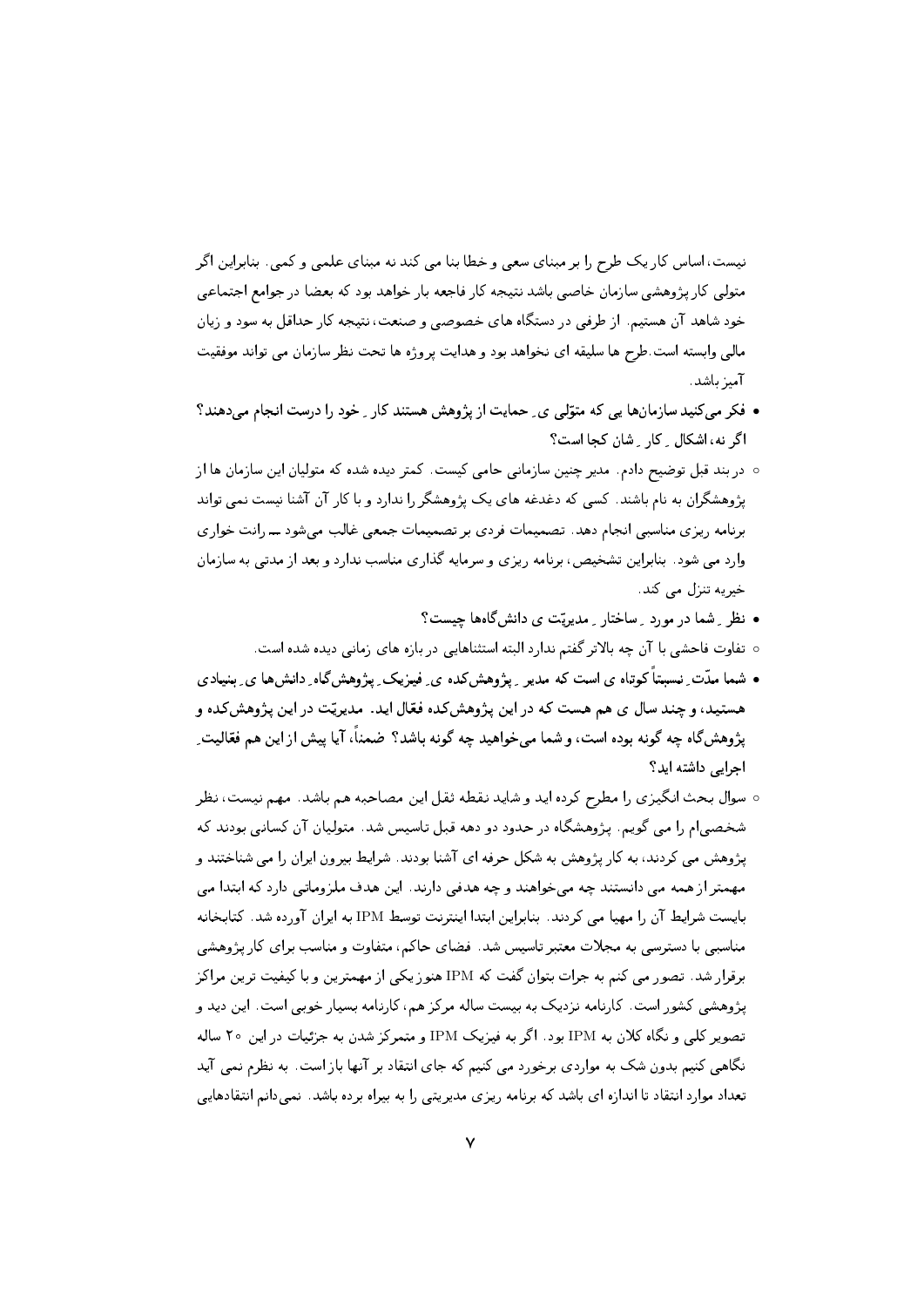وجود دارد که باعث تغییر و دگرگونی در یک بازه زمانی شده باشد؟

همانطوریکه هرکس امکان اشتباه دارد بخش مدیریتی IPM هم از آن مستثنی نبوده و نخواهد بود. باید مراقب بود که خطاها ویرانگر و تصمیمات انقلابی نباشد. بگذارید به نکته ای اشاره کنم که برای مجله شما جذاب است. یکی از مشکلاتی را که من در IPM می بینم گاف بین نسل پیش کسوت و مجموعه افرادي است كه هم اكنون در IPM به عنوان عضو دايم هستند. نسلبي در اين فاصله و گاف سنی، وجود ندارد و اسم آن را نسل پنهان می نامم. این که چرا نسل پنهان در IPM وجود ندارد انتقادی است که به مدیریت IPM وارد است. البته و بی شک مدیران IPM هم دلایلی دارند که با توجه به شرایط زمانی، امکانات و محدودیت ها و از همه مهمتر متغیرهای پنهانی که برای امثال من مجهول هستند وجود دارد که تصمیم مدیران را می تواند موجه کند. تصمیمات مدیریتی در لایه ای بین منطق و بے ٍ منطقی قرار می گیرد که متغیرهای پنهان آن را در حد دو طیف جاروب می کند.

اما نسل پنهان هم بدون خطا نبوده است و انتقادهایی به آنها وارد است. به هر صورت انتقاد به هر دو گروه وارد است و نکته ای که فیزیک پیشه ها همواره فراموش میکنند این است که اگر مساله فیزیکی را به خوبی حل می کنند دلیلی ندارد مساله اجتماعی را به آن خوبی بتوانند حل کنند. یک پژوهشگر خوب لزوما مدیر خوبی نیست و بعضا اصرار بر ارایه ادله های مختلف منطقی برای درست جلوه دادن یک تصمیم در حوزه مدیریت بدون شناخت متغیرهای پنهان دلیل ادعای من است که نسل پنهان هم خطا کرد . اما من چه خواهم کرد، سوالی است که به سادگی نمی توان جواب داد . ایده هایی که در فکر پرورانده می شوند تا به فعل همراه با رضایت تبدیل شوند فاصله زیادی است، آنچه که از اجتماع یاد گرفته ام کار دموکراتیک است.

با هرگونه انقلابی گری و دگرگونی مخالفم. اشاره کردم مرکز به عمر ۲۰ سالگی خود نزدیک است و پژوهشکده فیزیک در حال حاضر ۵ عضو دایم دارد. بنابراین تصمیمات و برنامه ریزی های جدیدی باید داشت. باید بتوانیم در شرایط پایدار، قدم ها را محکمتر و سریعتر برداریم. کیفیت کار پژوهشی را بالاتر ببریم. برای این منظور فکر و ایده نو همراه با تصمیم های جدی و درست نیاز است. این ایده ها نیاز به یک بستر و ساختار محکم دارد. گذشت ۲۰ سال از عمر مرکز چنین ساختاری را به وجود آورده است هرچند ممکن است مواردی باشند که نیاز به اصلاح و ترمیم داشته باشند ولی سکوی مناسبی است که بتوان پرواز کرد. سکویی را ویران نخواهم کرد و به فکر پرواز خواهم بود. در این ۴ سالی که از ایتالیا برگشتم مسئولیت کتابخانه پژوهشکده فیزیک با من بوده است. سمینارهای عمومی را نیز هدایت می کردم. کنفرانس های متعددی را در پژوهشکده اجرا کردم. البته اگر این موارد را مسئولیت اجرایی نام بگذارید. تجربه مدیریتی در سطح بالاتر را نداشتم ولیی از آنجا که به هر پدیده ای به عنوان یک مساله تحقیقی با مشخصات خود آن برخورد می کنم و تلاش برای حل آن دارم امیدوارم در کنار کار پژوهشی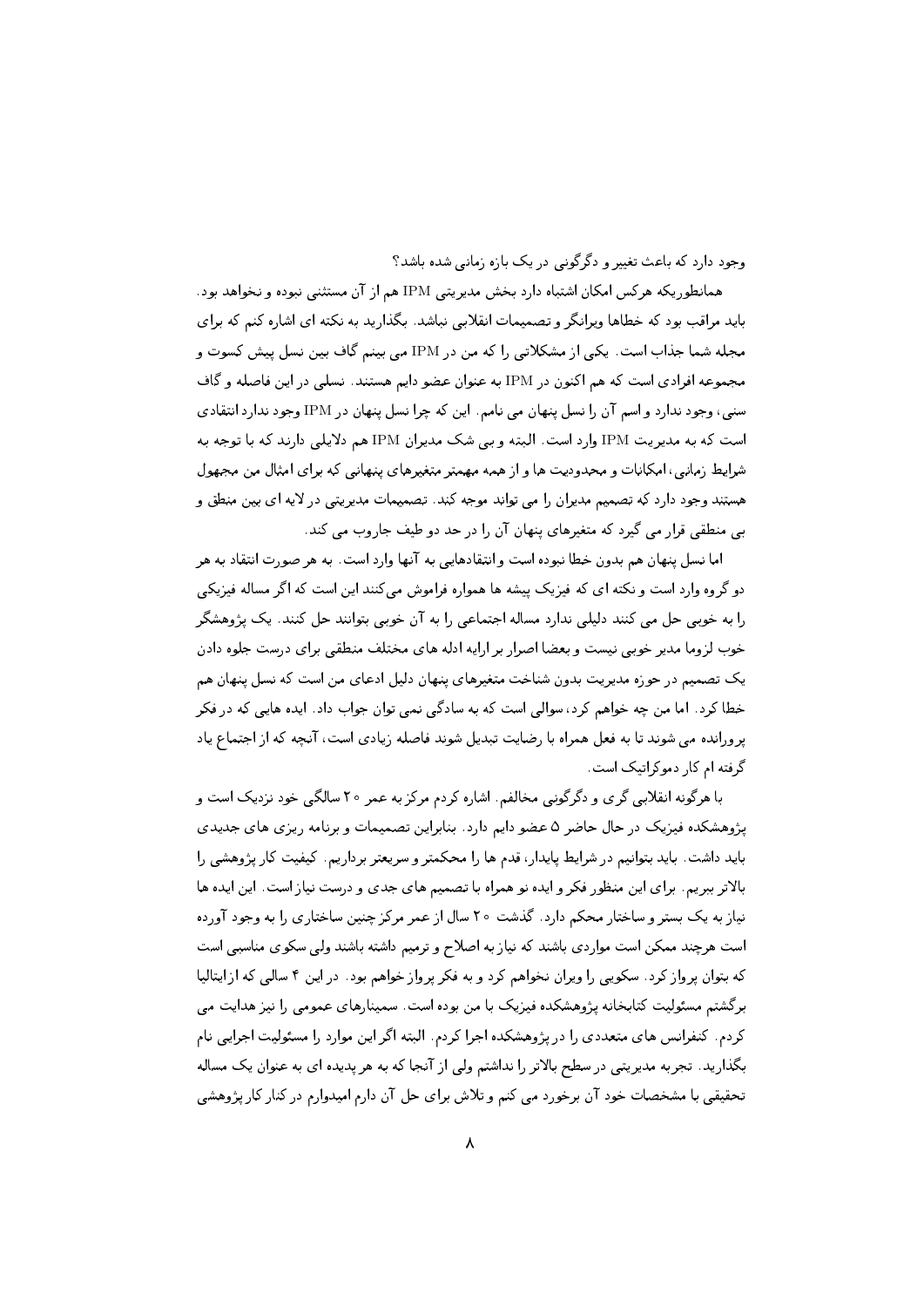بتوانم مديريت قابل قبول و معقولی داشته باشم.

- آيا به آموزش اهميّت مي دهيد؟ چه قدر؟
- ه به آموزش درست و حسابی خیلی اهمیت می دهم. کار پژوهشی از دل آموزش خوب بیرون می آید و کار پژوهشی ماندگار زمانی رخ می دهد که مفاهیم فیزیکی اولیه مساله تحقیقی ملکه دهن شده و خوب فهمنده شود.
	- تاکنون چند دانش جو ی ِ دکترا و چند دانش جو ی ِ کارشناسی ی ِ ارشد با شما کار کرده اند؟
- تیم پژوهشی دارم که از جنبه های مختلف با توانایی های متفاوت به مساله های فیزیک ماده چگال نگاه می کنیم. در این تیم دو پسا دکتری و یک عضو هیات علمی، چهار دانشجوی دکتری و دو فارغ التحصیل کارشناسی ارشد شرکت می کنند که تمامی دانشجویان دکتری به طور مستقیم یا غیر مستقیم پروژه های دکتری را با من می گذرانند. دو دانشجوی دکتری رسمی از تحصیلات تکمیلی زنجان دارم. سه دانشجوی کارشناسی ارشد تز خود را با من گذرانده و فارغ التحصیل شده اند.

در انتخاب دانشجو بسیار حساس هستم. دوره ی آموزشی را با دانشجویان می گذرانیم و بعد از چند ماه در مورد ادامه کار تصمیم می گیریم. موردی وجود داشت که دانشجو با شرایط من نتوانسته کار کند و تیم را ترک کرده و موردی هم وجود داشت که عذر دانشجو را خواستیم. از دانشجویانم راضی هستم. علیرضا دانشجوی دکتری است که آینده علمی خوبی را برایش متصور هستم البته اگر مردم بگذارند! دو دانشجوی کارشناسی ارشد به نامهای محمد و محمدرضا داشتم بسیار خوب و فعال بودند. دوره فراگیری مقدمات یک کار پژوهشی را در بازه [ ی] کوتاهی فرا گرفتند و توانستند مقالات علمی خوبی چاپ کنند. برای ایشان هم آینده خوبی متصور هستم.

- نظر ِ شما در مورد ِ نظام ِ کنونی ی ِ آموزش ِ فیزیک ِ کارشناسی در ایران چیست؟
- متاسفانه بیشتر انرژی اساتید دانشگاهی در دوره های تحصیلات تکمیلی به کار گرفته می شود و ناخوداگاه دوره های کارشناسی به فراموشی سیرده می شوند این آفت بزرگی است که امیدوارم اساتید دانشگاهی مراقب این نکته باشند.
	- آیا نوشتهها ی ِ فارسی ی ِ فیزیک را می خوانید؟ کدامها را؟
- ۰ مجله گاما، مجله فیزیک، و مجله پژوهش فیزیک را تقریبا می خوانم. مجلههای متعدد دیگری برایم ارسال می شود که مربوط به نانو است. از فضای نانو تا ماهنامه نانو، ستاد نانو وابسته به دفتر ریاست جمهوري كه حداقل عناوين آنها را مي خواندم!
- به نظر میرسد زیاد به نوشتن به فارسی علاقه ندارید. آیا این برداشت درست است؟ و اصولاً نظر \_ شما راجع به نوشتن ِ فیزیک به زبان ِ فارسی چیست؟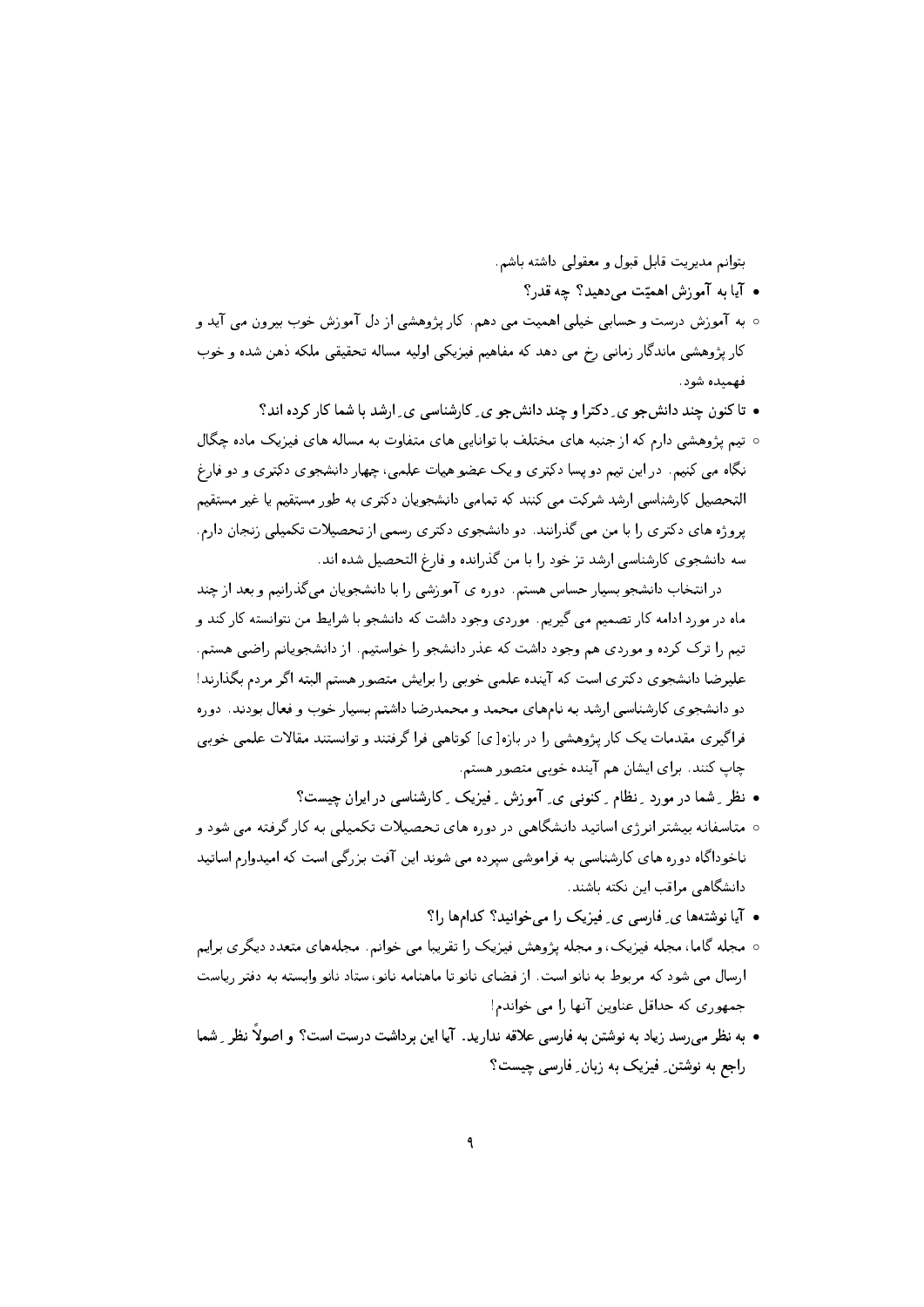- از کجا فهمپدید! آهان یادم آمد من در طول تمام دوره تحصیل دانشگاهی شاید به جرات بتوانم بگویم که بیشتر از یک دفتر صد برگ یادداشت ننوشته ام، حل مساله ها را به صورت پراکنده در کاغذهای کلاسور دارم ولی متن فارسی نوشته شده بسیار کم دارم. مطمئن هستم که فارسی نوشتن در نظم دهی فکر کمک می کند. وقتی مطلبی می نویسید باید به تمام زوایای مفهوم عبارت، تعریف ها فکر کنید، گاهمی در نوشتن یک مطلب علمی است که آدم متوجه می شود که چه «سوتی»هایی داده و مطلب رو آنطوری که باید بلد نیست!
	- استاد ِ راهنما ی ِ شما کی بود؟ آیا شما شبیه ِ او هستید؟
- ۰ اگر منظور دوره دکتری است با آقای دکتر نفری کار پروژه را انجام دادم. البته که دوران «خوشی» را داشتم زجر نکشیدم که کشیدم، زخم معده نگرفتم که گرفتم. ولی از شوخی گذشته دکتر نفری حال حاضر با دکتر نفری دهه ۹۰ میلادی کلمی تفاوت داره، شاید به جرات بتوان گفت که دو شخصیت کاملا متفاوت که شباهتی به هم ندارند. خوشحالم که به صراحت بگویم که در حال حاضر ارتباط علمی و اجتماعی بسیار خوبی با ایشان دارم هنوز از نظراتش استفاده می کنم و براشون احترام خاصی قایل هستم. ایشان اولین کسی بودند که فیزیک ماده چگال را به معنی نوین آن به ایران آوردند و تدریس ایشان همواره عالی بوده است. قبول دارم که تز دوره دکتری با ایشان با «مرگ» همراه بود ولی مطالب مختلفی از ایشان یاد گرفتم که جا دارد از ایشان باز هم تشکر کنم. اگر درسی یا سخنرانی علمی ارایه دهم تلاش می کنم شبیه دکتر نفری دهه ۹۰ باشم. در برخورد با دانشجویانم و روابط علمی و کاری با آنها، «اصلا» شبیه دکتر نفری دهه ۹۰ نیستم. از قضا، دوره پسا دکتری را با پروفسور Tosi کار کردم که دکتر نفري دهه ۹۰ پيش ايشان «فرشته مهربان» بود . با تمام اخلاق ويژه اي كه داشتند كار حرفه اي را فوق العاده انجام می دادند از ایشان، پژوهش کردن، چگونه فکر کردن، نظم و ترتیب در کار، مستمر کار كردن و چگونه مطالعه كردن را آموختم. در كار حرفه اي تلاش مي كنم خيلي شبيه ايشان باشم چون الگوی ویژه و منحصر به فردی برایم است.
	- آیا چیزها ی ِ غیرفیزیک هم میخوانید؟ چی؟
- هرچی سعی می کنم جدی باشم نمی گذارید. آره آبرویم رفت! خیلی کم، تیتر خبرگزارها را می خوانم نه مقالات اصلی را. کتاب داستان با تهدیدهای همسرم، هر دو ماه یک بار کتابی را می خوانم. همسرم علاوه بر کار تخصصی خودشان، دستی در کار قلم دارند و نمی دانم چگونه من رو تحمل می کنند. کمتر فارسی می نویسم! کمتر فارسی می خوانم!
	- چه قدر ورزش مې کنيد؟
	- به ورزش علاقه خاصی دارم. در حال حاضر دو بار در هفته شنا می کنم و برنامه مرتبی دارم.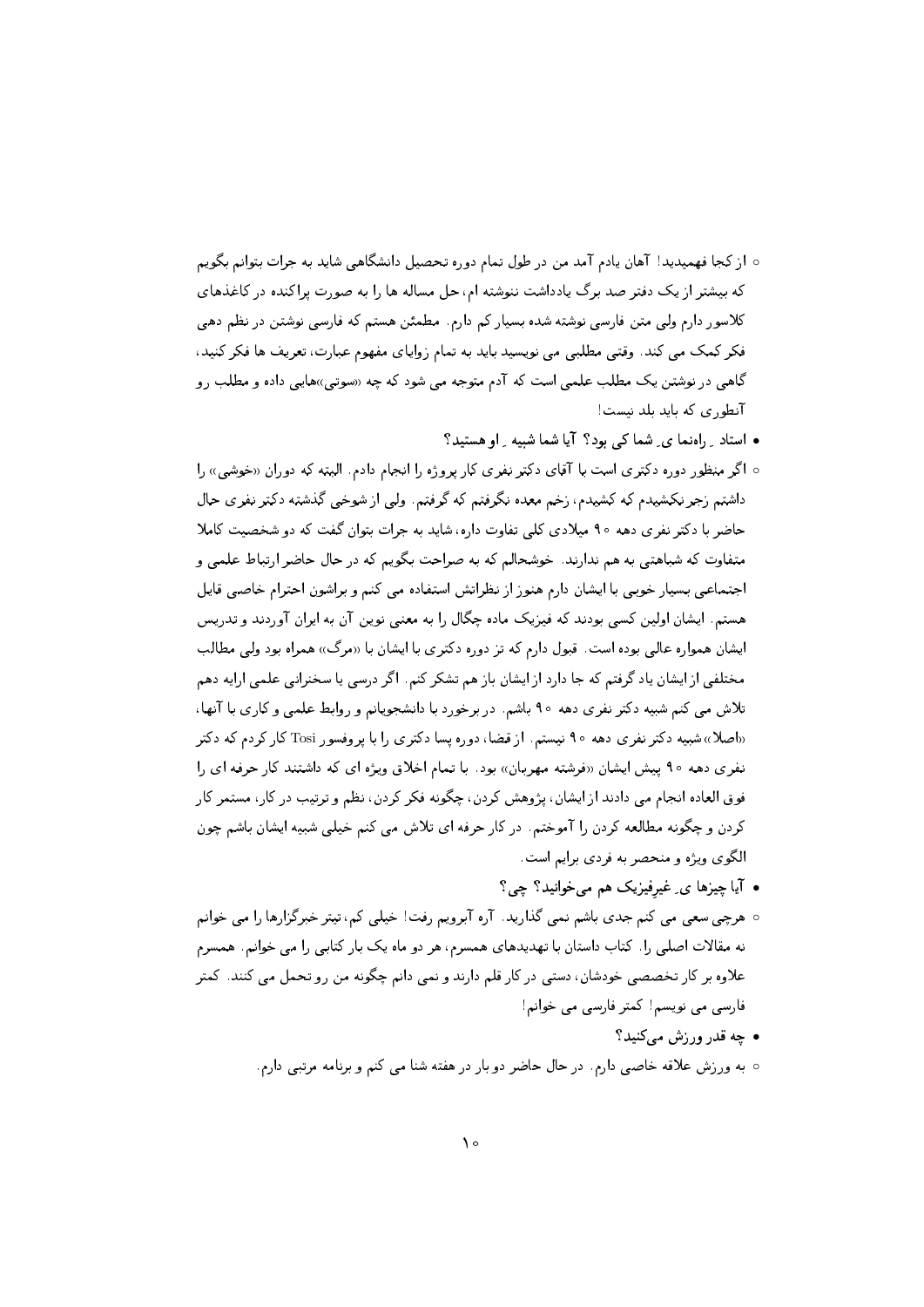- نظر رِ شما در مورد رِ فیزیک پیشهها ی ِ نسلها ی ِ قبل و بعد از شما چیست؟ ارزیابی ی ِ شما از کارها ی ِ آموزشی، پژوهشی، و مدیریّتی ی ِ آنها چیست؟
- سوال خیلی کلی است اجازه بدهید تنها به بخشی از قسمت دوم سوال بیردازیم. مطمئنا هر کسی که کاری انجام داده است از زش داشته است بخش عمده ای از افراد نسل های قبل به آموزش مشغول بودند. گروهی کار پژوهشی را با راه اندازی دوره های عالی فراگیر کردند و عده ای هستند که هیئچ وقت کار مدیریتی انجام نداده اند. گذشت زمان و بالا رفتن سن فیزیک پیشه های نسل های قدیم باعث شده است کارهای آموزشی و پژوهشی کمتری در حال حاضر انجام دهند. انتظار هست تجربیات ایشان در گذشت زمان، بخش مدیریتی و توانمندی آنها را زیاد کند. بنابراین به عنوان کسانی که بتوانند مشاوره عالى دهند ارزشمند هستند.
	- ,ابطه ی ِ شما با آنها چه طور است؟
- به نظر آدم آرامبی هستم ـــ حتبی با استاد راهنمای خودم رابطه بسیار خوبی دارم حالا فکرش رو بکنید با اساتیدی که هم رشته نبودم چطوری می توانم باشم؟ با نسل بعد از خودم هم رابطه خوبی دارم و به این ارتباط ارزش قايل هستم. البته بهتر است از ايشان سوال كنيد!
	- به نظر ِ شما مکتب ِ فیزیک چیست؟
- فصل مشترک مجموعه نگرش یک گروه فیزیک پیشه به علم، چگونگی و راه و روش آموزش و ترویج آن را مکتب فیزیک می دانم.
	- مکتب ِ فیزیک چه طور ساخته می شود؟
- مشکل است گروه ای از فیزیک پیشه را پیدا کرد که بتوانند زمینه مشترکی در نگاه به آموزش داشته باشند. البته این نکته در مورد ایران بیشتر صادق است که هنوز تعداد فیزیک پیشههایی که بتوانند آموزش درست و حسابی را دستور کار خود قرار دهند. در صورتی که چنین گروهی فرضی یافت بشود می توانند مکتب فیزیکی را بسازند. نمی دانم در صورت شکل گیری چنین مکتب فرضی تا چه اندازه دیگر همکاران آنها را خواهند پذیرفت. تا چه اندازه خود این گروه بتواند با دیگران تعامل سازنده داشته ىاشد.
- آیا در ایران مکتب ِ فیزیک ی هست؟ اگر هست، کدام است؟ اگر نیست، آیا میتوان در ایران مکتب ِ فيزيك ساخت؟
- در ایران نشنیده ام مکتب خاصی وجود داشته باشد. بعید می دانم اگر مکتبی وجود داشته باشد بتواند طول عمر نسبتا بلندی داشته باشد زیرا شرایط و پتانسیل لازم برای این کار در ایران دیده نمی شود.
	- نظر ِ شما در مورد ِ تقسیم بندی ی ِ شاخهها ی ِ فیزیک به مهم و مهمتر چیست؟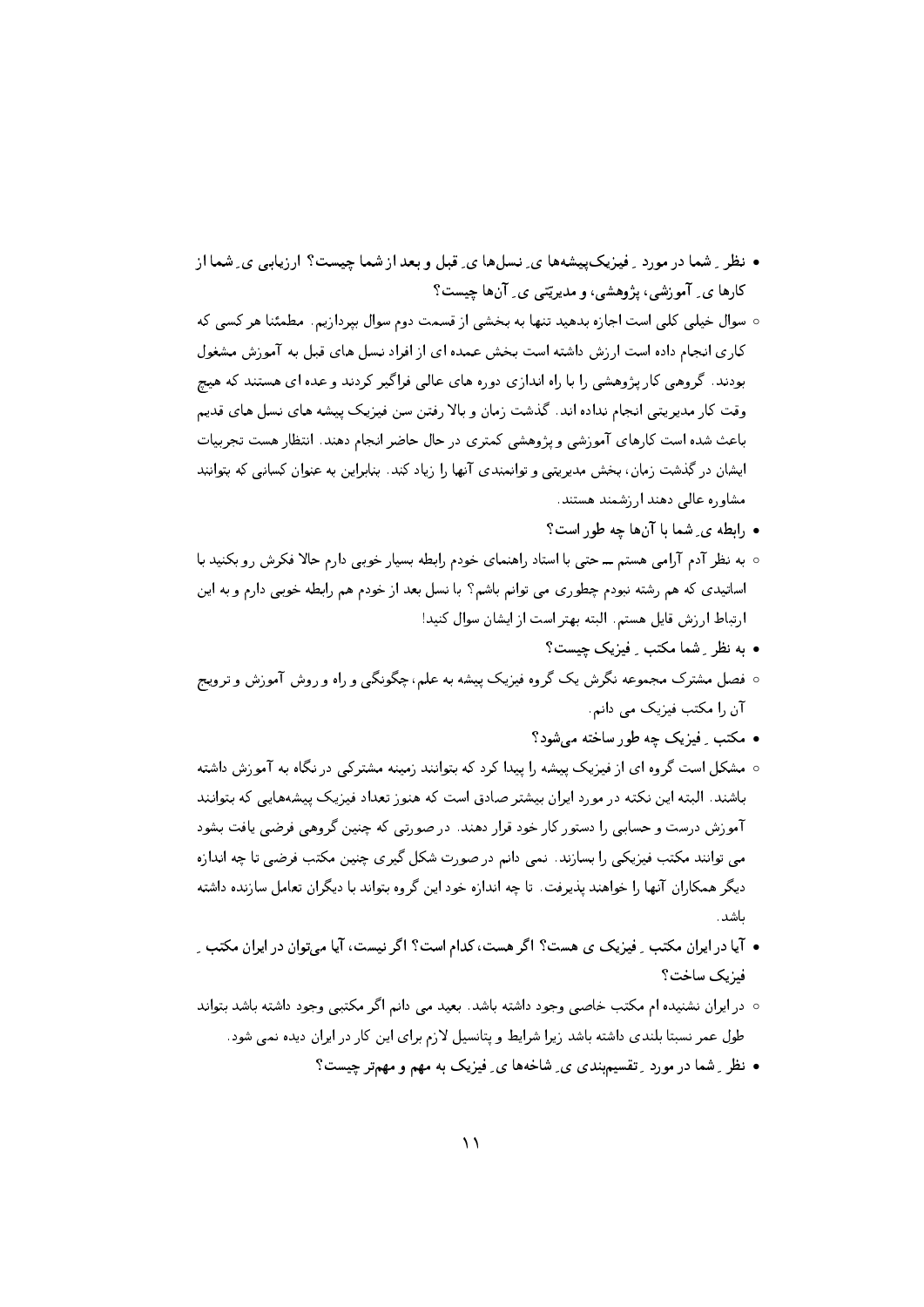- علم که جنس یک مغازه نیست بتوان آن را به خوب، خوبتر، تقسیم بندی کرد. البته اگر راستش رو بخواهید فیزیک ماده چگال از همه بهتر است! مطلبی از یکی از فیزیک پیشه های نسل بعد از خودم خواندم که نوشته بودند چون فیزیک ماده چگال به آزمایشگاه و صنعت نزدیک است پس علم و فیزیک درست و حسابی محسوب نمی شود ـــ البته نقل به مضمون ــ بد نیست به ایشان بگوییم که در فضای فاز راه نره، اين هم همينجوري.  ${\rm P}$
- برخ ی از شاخهها ی ِ فیزیک در ایران تقریباً وجود ندارد. (آیا را قبول دارید؟) به نظر ِ شما چه طو, می توان این شاخهها را در ایران راه انداخت؟
- ٥ بله قبول دارم. تنها راه پایدار آن آموزش خوب رشته ها و تربیت نیروی متخصص در داخل ایران است. واردات علمی، اگر زمینه مناسب نداشته باشد طول عمر کوتاهی خواهد داشت و نابود می شود.
	- نظر ِ شما در مورد ِ مجلَّه ی ِ گاما چیست؟
- به به چه رسم الخط گیج کننده ای! اگر مجله را در اختیار استاد زبان فارسی قرار دهید چه می گوید؟ حتما می گوید انیشتین دیگر خودنمایی کرده است. راستی اگر مساله فیزیکی ناب را به استاد زبان فارسی بسپارید چگونه حل می کند؟ مستقل از رسم الخط، مجله عالی است. تا آن حد خوب است که می توان زحمت خواندن آن را فراموش کرد و مطالب را خواند. موضوعاتی متفکرانه در آن طرح می شود که خواندن آن لذت يخش است.
- نظر ِ شما در مورد ِ تشکّلها ی ِ فیزیکییشهها ی ِ ایران چیست؟ به خصوص، نظر ِ شما در مورد ِ انجمن ِ فيزيک چيست؟ اصلاً آيا عضو ِ اين انجمن هستيد؟
- كار جمعي و تشكلي ملزومات خاص خود را دارد و حفظ آنها بسيار مهم و اساسي است. نديده ام تشکل های فیزیک پیشه ها در ایران یا بگیرد و ادامه دار باشه. انجمن فیزیک، راستی کدام انجمن؟ دوره قبل که خفته بود. با تمام احترامی که به شخصیت علمی و توانایی مدیریتی تک تک اعضاء قبلی دارم کار گروهی آنها در انجمن با انتقادهای فراوانی روبرو بود. انجمن شالوده یک گروه و حرفه خاص است و نیاز است که افرادی با پتانسیل های خوب وارد آن شوند. هیات مدیره جدید مقبول تر است و امیدوارم موتور محرکه خوبی برای انجمن خفته باشند!

به دلیلی که ذکر کردم عضو انجمن نبودم ولی در این ۴ سال که برگشتم به طور مستمر در داوری مقالات انجمن، ارايه سخنراني ها كمک كردم.

- نظر ِ شما در مورد ِ الميياد ِ فيزيک چيست؟
- چه سوال سختی. تصور می کنم انرژی زیادی صرف آن می کنیم و جدی اش می گیریم در صورتی که، یک رقابت دوستانه است می توان چند ماه یک گروه را آموزش داد و به امتحان برد. جدی گرفتنش شاید بحث سیاسی باشد یا شاید از خودمون خوشمون می آید! وجودش خوب است تحرک ایجاد می کند